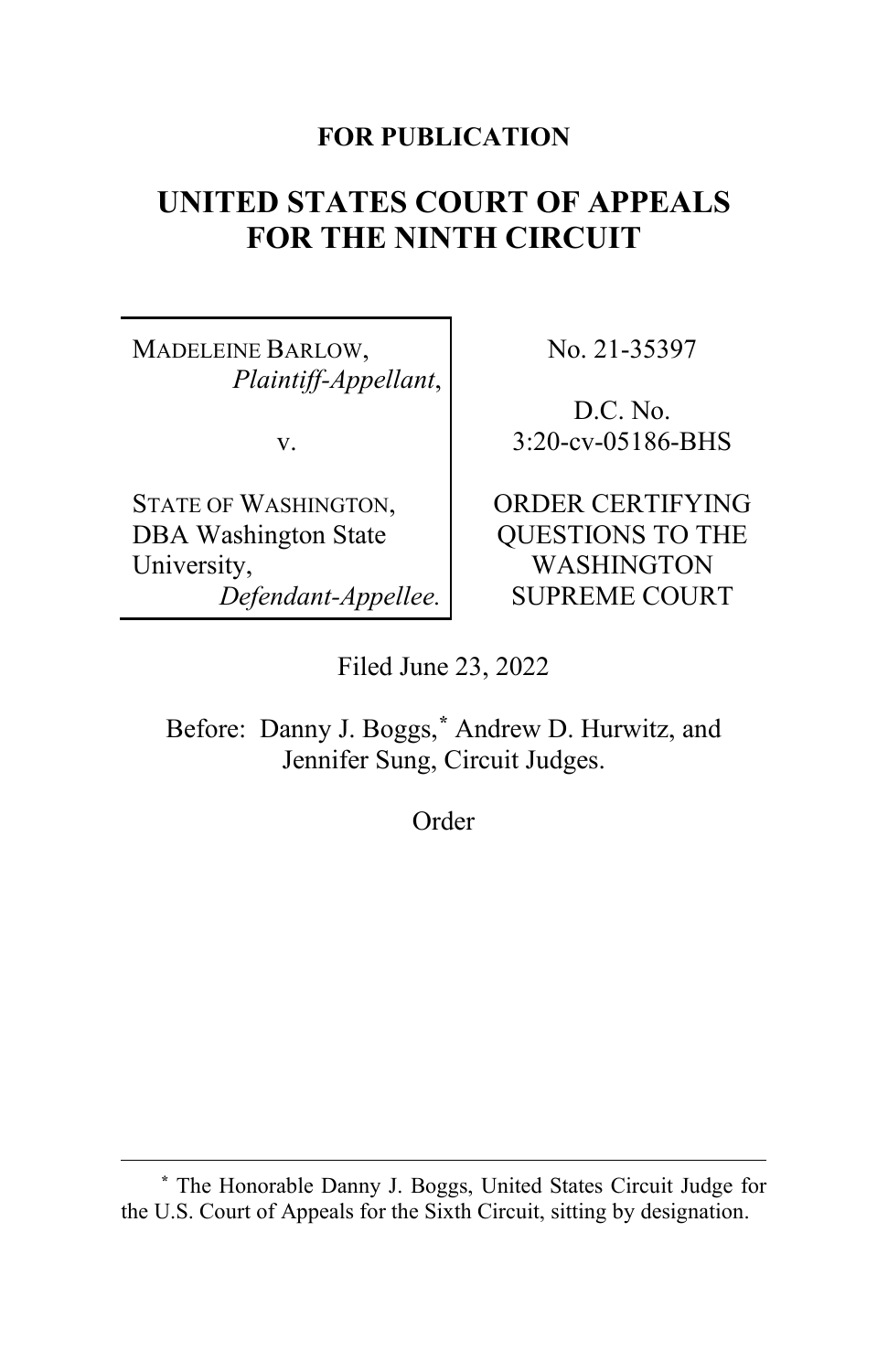## **SUMMARY[\\*\\*](#page-1-0)**

### **Certification of Questions to State Supreme Court**

In an appeal from the district court's grant of summary judgment to defendant State of Washington, d/b/a Washington State University on Title IX and common law negligence claims, the panel certified to the Washington Supreme Court the following questions concerning the negligence claim:

> 1. Does Washington law recognize a special relationship between a university and its students giving rise to a duty to use reasonable care to protect students from foreseeable injury at the hands of other students?

> 2. If the answer to question 1 is yes, what is the measure and scope of that duty?

In a concurrently-filed memorandum disposition, the panel affirmed the district court's summary judgment on the Title IX claim.

<span id="page-1-0"></span>**<sup>\*\*</sup>** This summary constitutes no part of the opinion of the court. It has been prepared by court staff for the convenience of the reader.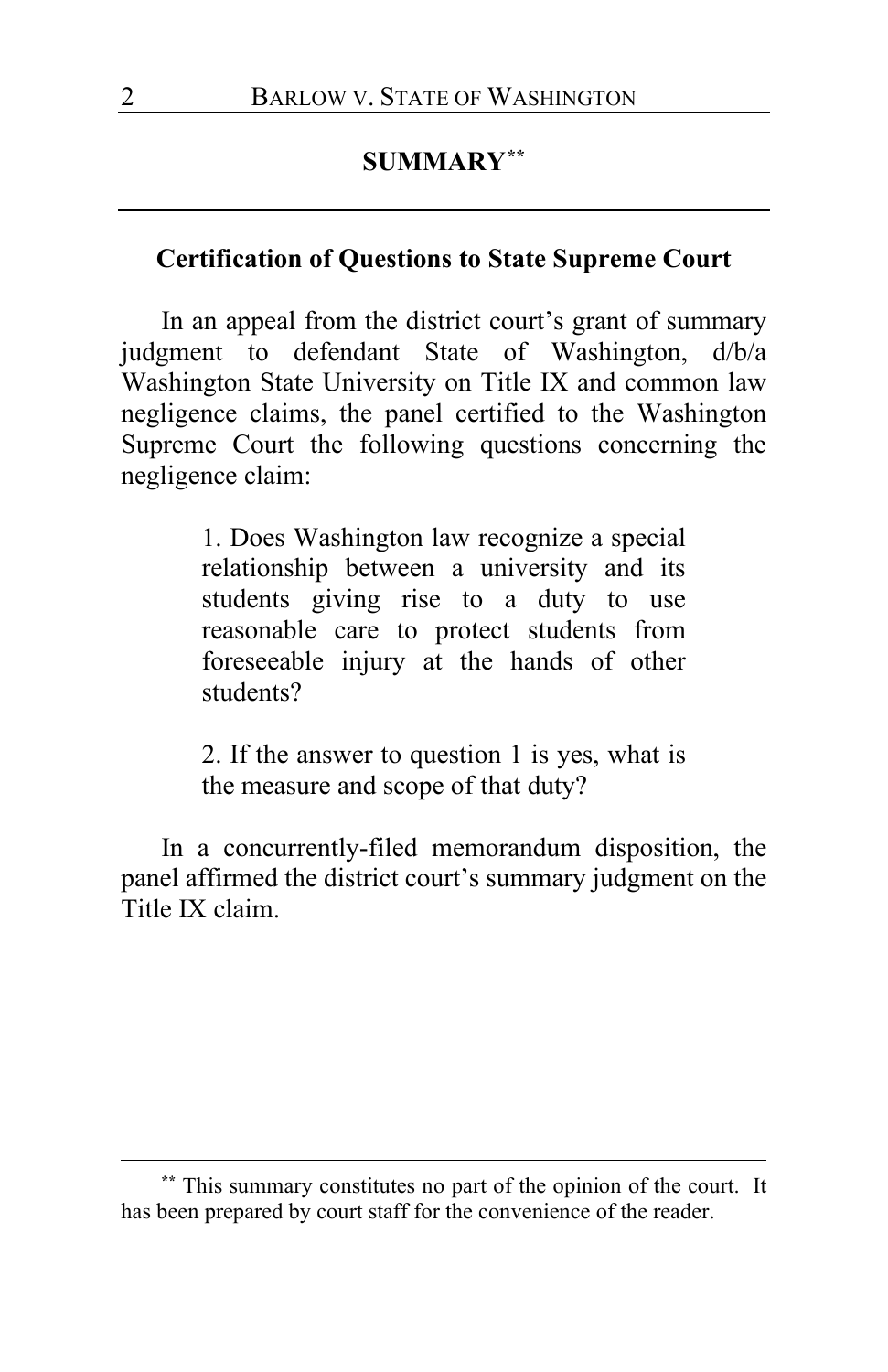#### **COUNSEL**

Meaghan Driscoll and Amanda M. Searle, Connelly Law Offices PLLC, Tacoma, Washington; Philip A. Talmadge, Talmadge/Fitzpatrick, Seattle, Washington; for Plaintiff-Appellant.

Robert W. Ferguson, Attorney General; Brian J. Baker and Brendan M. Lenihan, Assistant Attorneys General; Robert W. Ferguson, Attorney General; Office of the Attorney General, Olympia, Washington; for Defendant-Appellee.

Rebecca J. Roe, Schroeter Goldmark & Bender, Seattle, Washington; Chloe M. Neely, Fierberg National Law Group, Traverse City, Michigan; for Amicus Curiae National Center for Victims of Crime.

#### **ORDER**

Madeleine Barlow appeals the district court's grant of summary judgment to defendant State of Washington, d/b/a Washington State University (University) on her Title IX and common law negligence claims. We have jurisdiction pursuant to 28 U.S.C. § 1291. In a Memorandum Disposition filed concurrently with this order, we affirm the district court's grant of summary judgment to the University on Barlow's Title IX claim. Barlow's remaining negligence claim turns on an important and unresolved issue of Washington state law: whether a university owes a duty of care to protect a student against foreseeable harm by another student. Accordingly, we respectfully ask the Washington Supreme Court to exercise its discretion to decide the certified questions set forth below.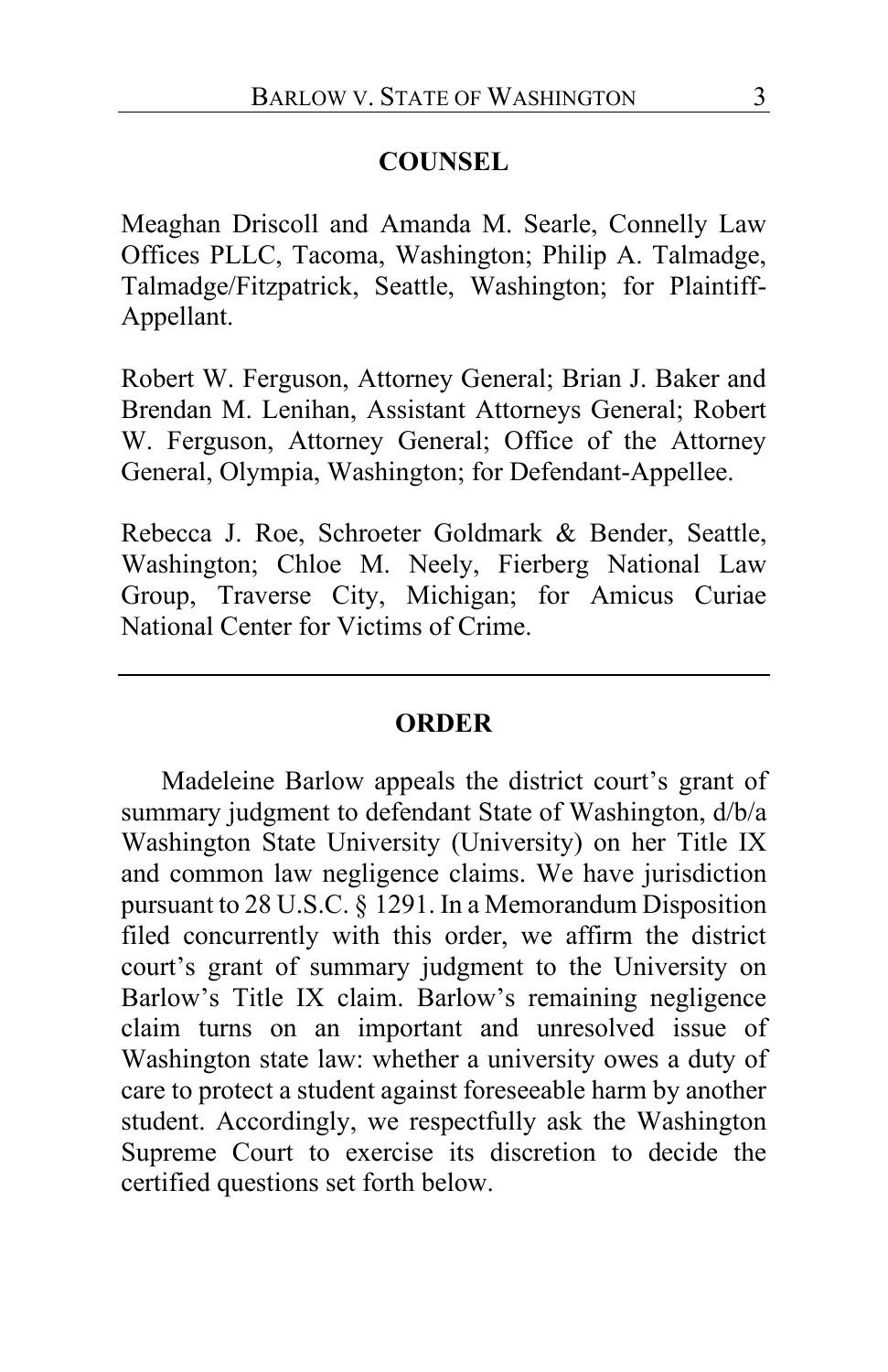I.

Before addressing the certified questions, we summarize the relevant facts. Plaintiff Madeleine Barlow started college as a freshman at the University's main campus in Pullman, Washington. Barlow had been on campus for only a few days when she was raped by another student, senior Thomas Culhane. Before Culhane raped Barlow, two students had made complaints to the University alleging sexual misconduct by Culhane at the University's satellite campus in Vancouver. The first student complained that Culhane repeatedly made unwanted sexual advances toward her. The second student complained that Culhane subjected her to unwanted physical touching, and later complained that Culhane continued to harass her. Because those complaints, and the University's actions in response, are at the center of this appeal, we describe them in more detail below.

D.S. reported misconduct by Culhane about one year before Barlow was raped.**[1](#page-3-0)** D.S. told officials at the University's Office of Equal Opportunity that Culhane sent her unwanted pictures of his genitals and made sexual innuendos online, and that he made every effort to sit next to her in class. D.S. opted not to pursue a formal investigation or file a police report. Instead, she asked that someone talk to Culhane and tell him not to talk to her. A University official, Helen Gregory, spoke with Culhane a few days later and advised him that further unwanted interactions would lead to sanctions greater than a "lecture." The University then closed D.S.'s case.

<span id="page-3-0"></span>**<sup>1</sup>** To protect the privacy of non-party students, we refer to them by their initials.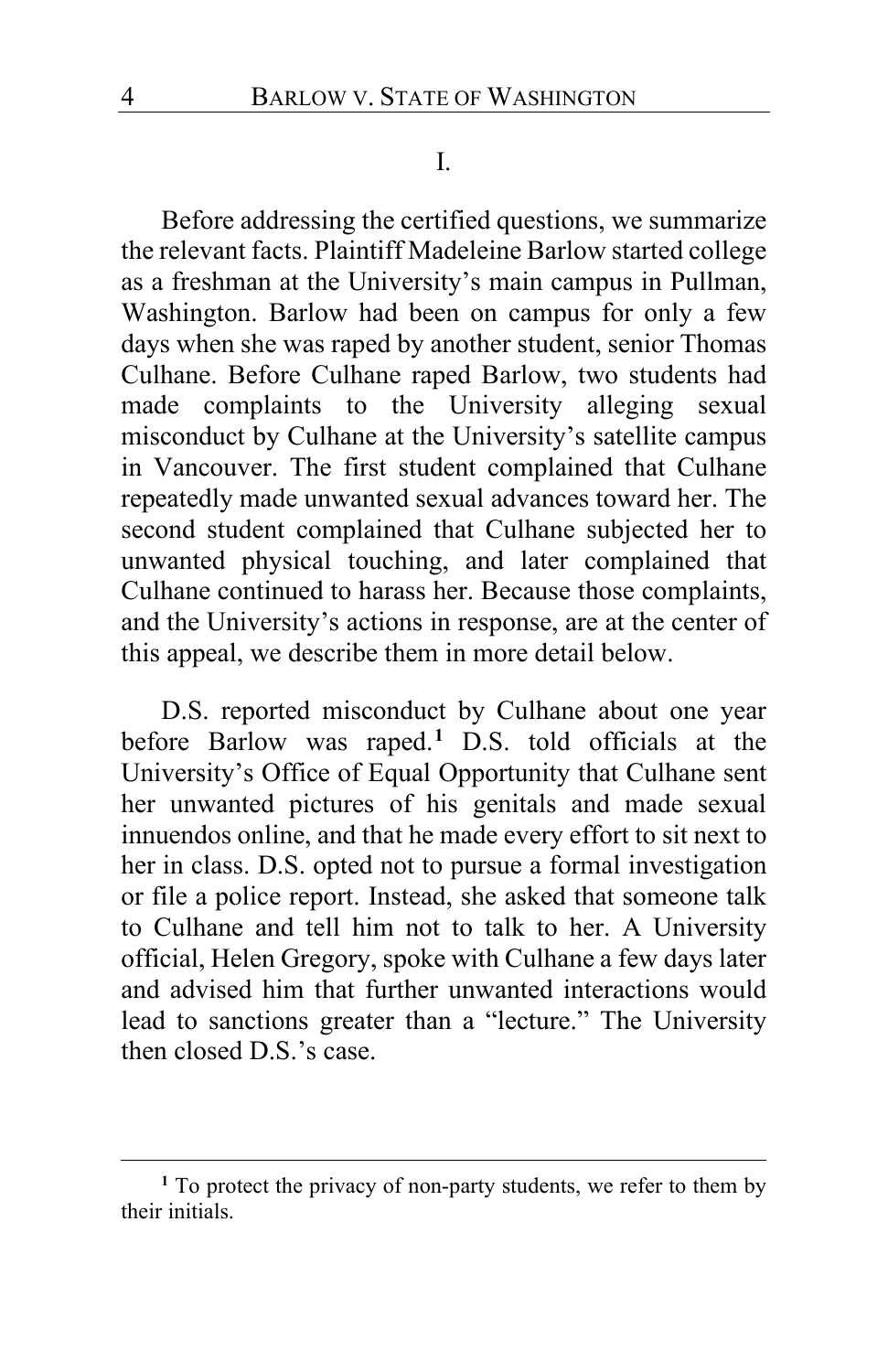The second student, Q.R., reported that Culhane had subjected her to unwanted physical contact on a Universitysponsored surfing trip. The trip occurred just four days after Gregory had spoken with Culhane. Culhane became intoxicated during the trip, and during the car ride back to Vancouver, Culhane sat uncomfortably close to Q.R. in the back seat of a vehicle and touched Q.R.'s legs and thighs even after Q.R. told him to stop. Q.R. reported the incident to police and to the University about one month after D.S.'s complaint. Like D.S., Q.R. initially declined to pursue a formal investigation. Several months later, however, Q.R. reported to the University that Culhane had continued to harass her, including during another student recreational trip. Q.R. then asked the University to open a formal Title IX investigation.

The University began its investigation shortly thereafter. Less than two months after the investigation began, Culhane applied to transfer from the University's Vancouver campus to its main campus in Pullman. The University granted his transfer request one week later. It was the University's policy to grant transfer requests as a matter of course, even for students under investigation. The University would deny a transfer request only if the student was barred from registering, for instance if the student had been expelled. When the University investigator informed Q.R. that Culhane was transferring to the University's main campus, Q.R. warned the investigator that a transfer would not "fix the problem," and she expressed concern about the risk Culhane posed on a campus with more dorms and more access to alcohol.

The University subsequently found that Culhane had violated its student conduct policy against sexual harassment by nonconsensually touching Q.R. Before deciding what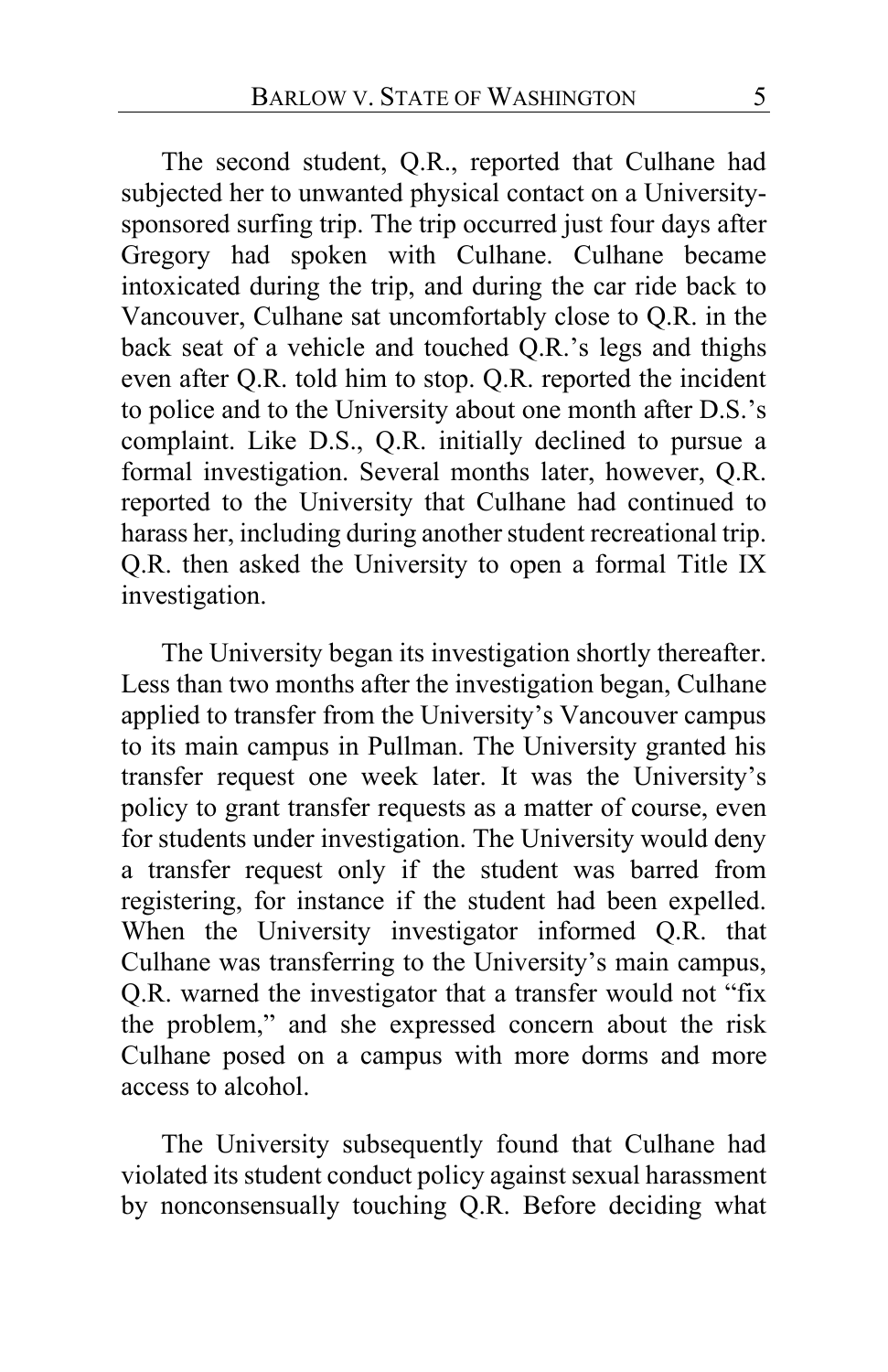sanctions to impose, student-conduct officer Adam Jussel exchanged emails with Gregory and asked for more information about the D.S. complaint. Gregory shared that Culhane "has a hard time with appropriate social boundaries" and did not recognize when he needs to "step away from certain situations rather than forcing himself on others." Gregory also noted that Culhane's misconduct against Q.R. occurred only a few days after she had advised Culhane to stop engaging in unwanted interactions. Jussel ultimately imposed the following sanctions: (1) a nine-day suspension; (2) an alcohol-dependency assessment; (3) an educational assignment to write a research and reflection paper; (4) disciplinary probation through graduation; (5) writing of a reflective probation statement; and (6) no contact with Q.R. for two years. In August 2017, approximately two weeks before Culhane raped Barlow, Jussel reviewed and rejected the first draft of Culhane's research and reflection paper because Culhane continued to misunderstand the concept of consent, particularly when someone lacks mental capacity to consent. Culhane was instructed to rewrite the paper.

On August 19, Barlow, an incoming freshman, attended an "apartment warming" party at Culhane's off-campus apartment and became extremely intoxicated. In the early morning hours of August 20, after the other partygoers had left or gone to sleep, Culhane repeatedly raped Barlow.

Barlow filed a Title IX complaint against Culhane. The University investigated and ultimately expelled Culhane. His expulsion was upheld in an administrative appeal. A Washington state jury later convicted Culhane of seconddegree rape.

Barlow then sued the University, alleging common-law negligence and a violation of Title IX. Barlow took no issue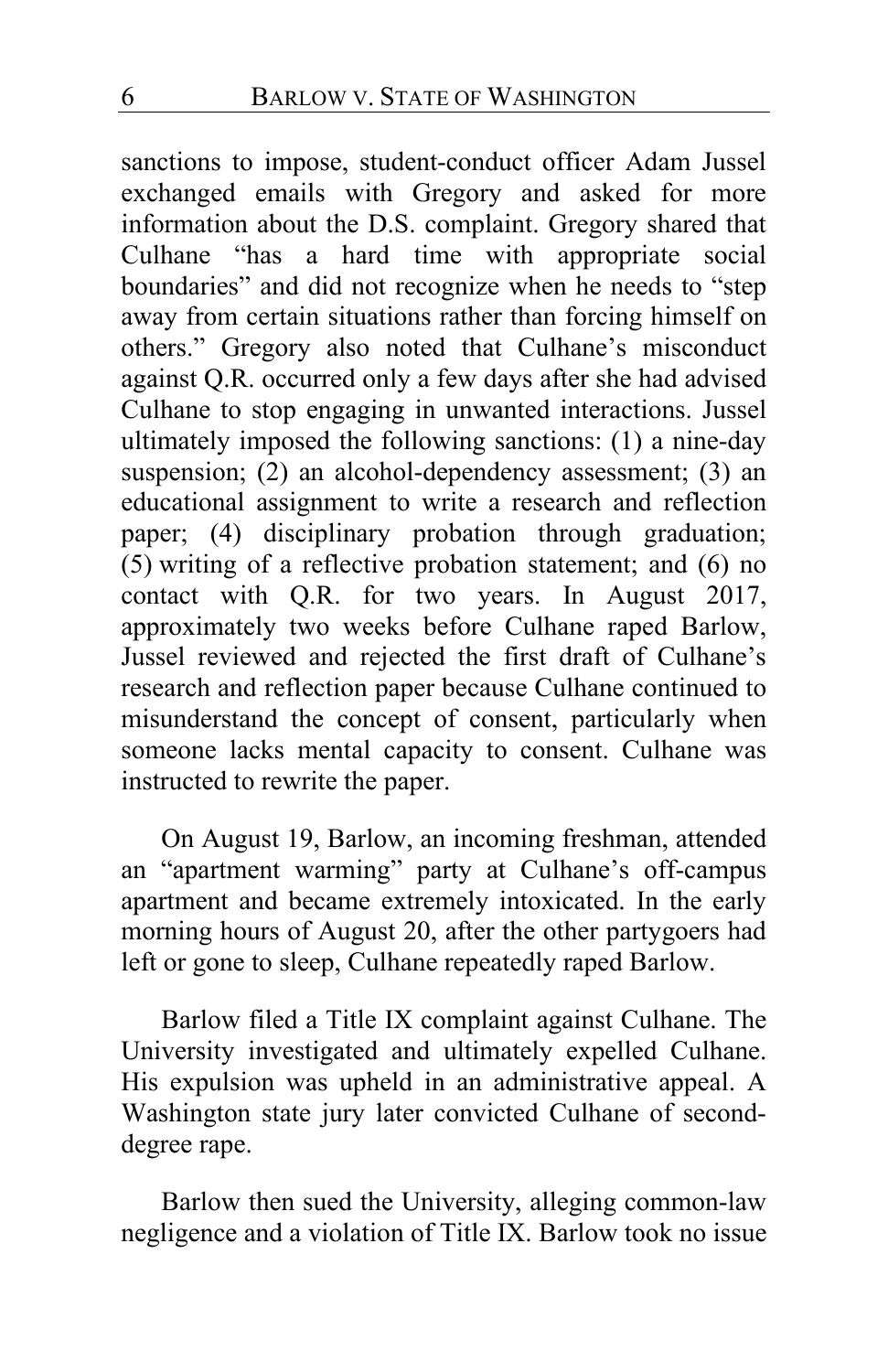with the University's handling of her Title IX complaint. Rather, she claimed that the University mishandled supervising and sanctioning Culhane for his prior misconduct against Q.R. and D.S., which she claimed put her at an increased risk.

The University moved for summary judgment on all of Barlow's claims. The district court granted summary judgment on Barlow's negligence claim because it concluded that the University did not owe Barlow a duty to protect her from harm by Culhane.

#### II.

On Barlow's appeal from the grant of summary judgment in favor of the University, we must determine whether, under Washington law, a university owes students a duty to use reasonable care to protect them from foreseeable injury by other students. Resolution of this issue is necessary to our decision. Further, this critical issue of state law is unsettled and has important public-policy ramifications.

Washington law permits certification from a federal court when, in the opinion of the court, "it is necessary to ascertain the local law of [Washington] in order to dispose of such proceeding and the local law has not been clearly determined." Wash. Rev. Code § 2.60.020.

The Washington Supreme Court has not addressed whether a university owes a duty of care to its students to protect them from foreseeable harm by other students. The Washington Court of Appeals, however, has held that a university is not in a special relationship with its students and thus has no duty to protect students against third party harm solely by virtue of the students' enrollment status.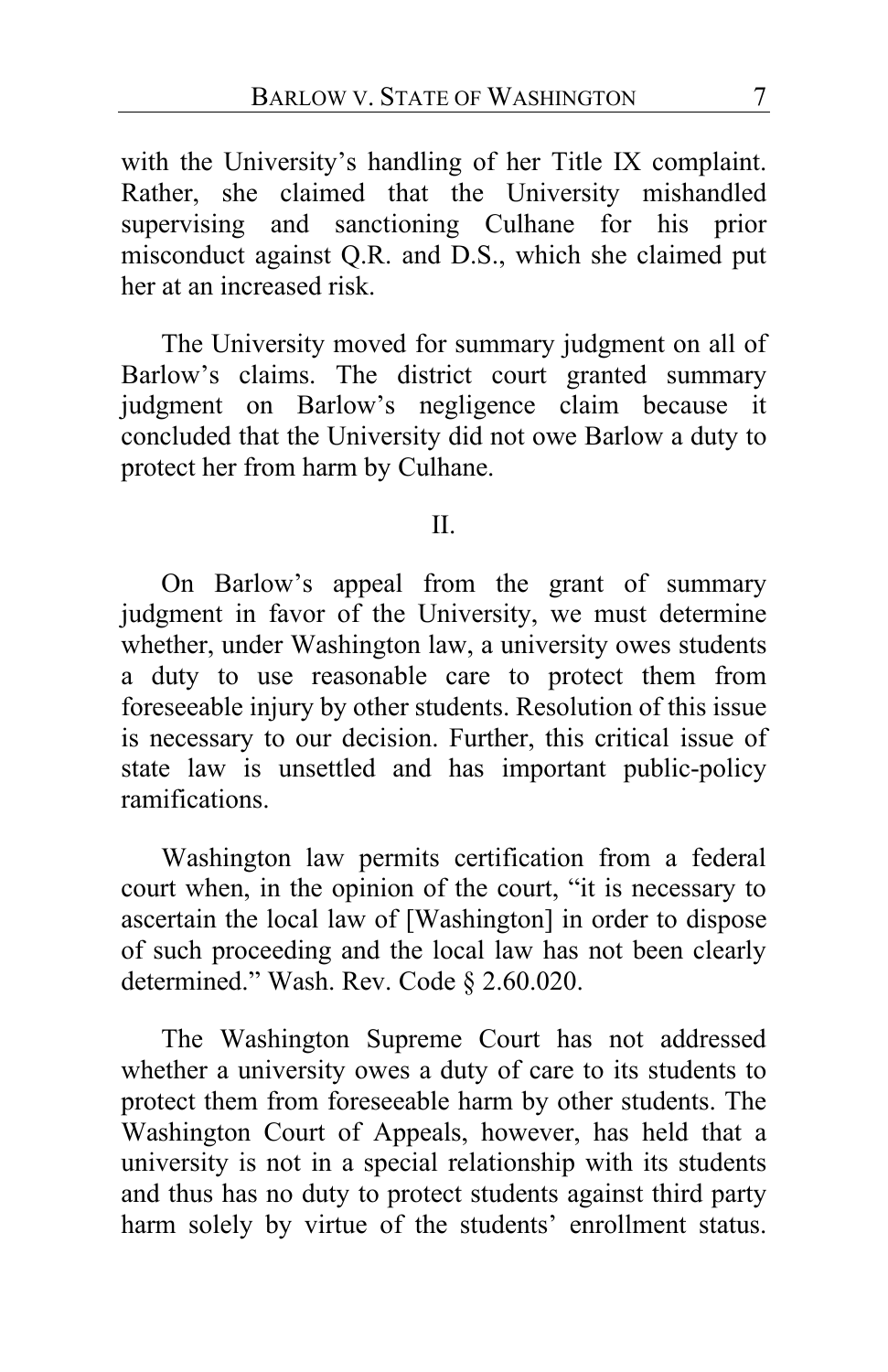*Johnson v. State*, 894 P.2d 1366, 1369–70 (Wash. Ct. App. 1995), *rev. den.* 904 P.2d 299 (Wash. 1995). The court declined to extend precedent finding a special relationship between primary and secondary schools and their students, because college attendance is not mandatory, and "[c]ollege students are adults and generally are not in the protective custody of their parents." *Id.* at 1369. The University argues that a straightforward application of *Johnson* resolves this case. We conclude, however, that *Johnson* does not resolve the issues in this case, for the following three reasons.

First, in the 30 years since *Johnson* was decided, the law on special relationships has shifted, as reflected in the Restatement (Third) of Torts. Specifically, the Third Restatement recognizes that all schools, including universities, have a special relationship with their students that gives rise to a duty to protect against third-party conduct, a duty that is proportional to the scope of the relationship. RESTATEMENT (THIRD) OF TORTS: PHYS. & EMOT. HARM  $\S$ § 40(b)(5), cmt. 1 (2012). Other states have adopted this approach and found a special relationship between a university and its students. *Helfman v. Ne. Univ.*, 149 N.E.3d 758, 767–68 (Mass. 2020); *Regents of the Univ. of Cal. v. Superior Ct.*, 413 P.3d 656, 667 (Cal. 2018). Those courts rejected the proposition that college students are fully independent, noting that their "right to privacy and desire for independence may conflict with their immaturity and need for protection," *Helfman*, 149 N.E.3d at 769–70 (citing *Dzung Duy Nguyen v. Mass. Inst. of Tech.*, 96 N.E.3d 128, 142 (Mass. 2018)), and that universities are heavily involved in many aspects of student life by providing housing, food, social, athletic, and cultural opportunities, *id.* at 769. While the Washington Supreme Court has not adopted the Third Restatement as it pertains to special relationships, it has adopted several other sections of that Restatement. *See, e.g.*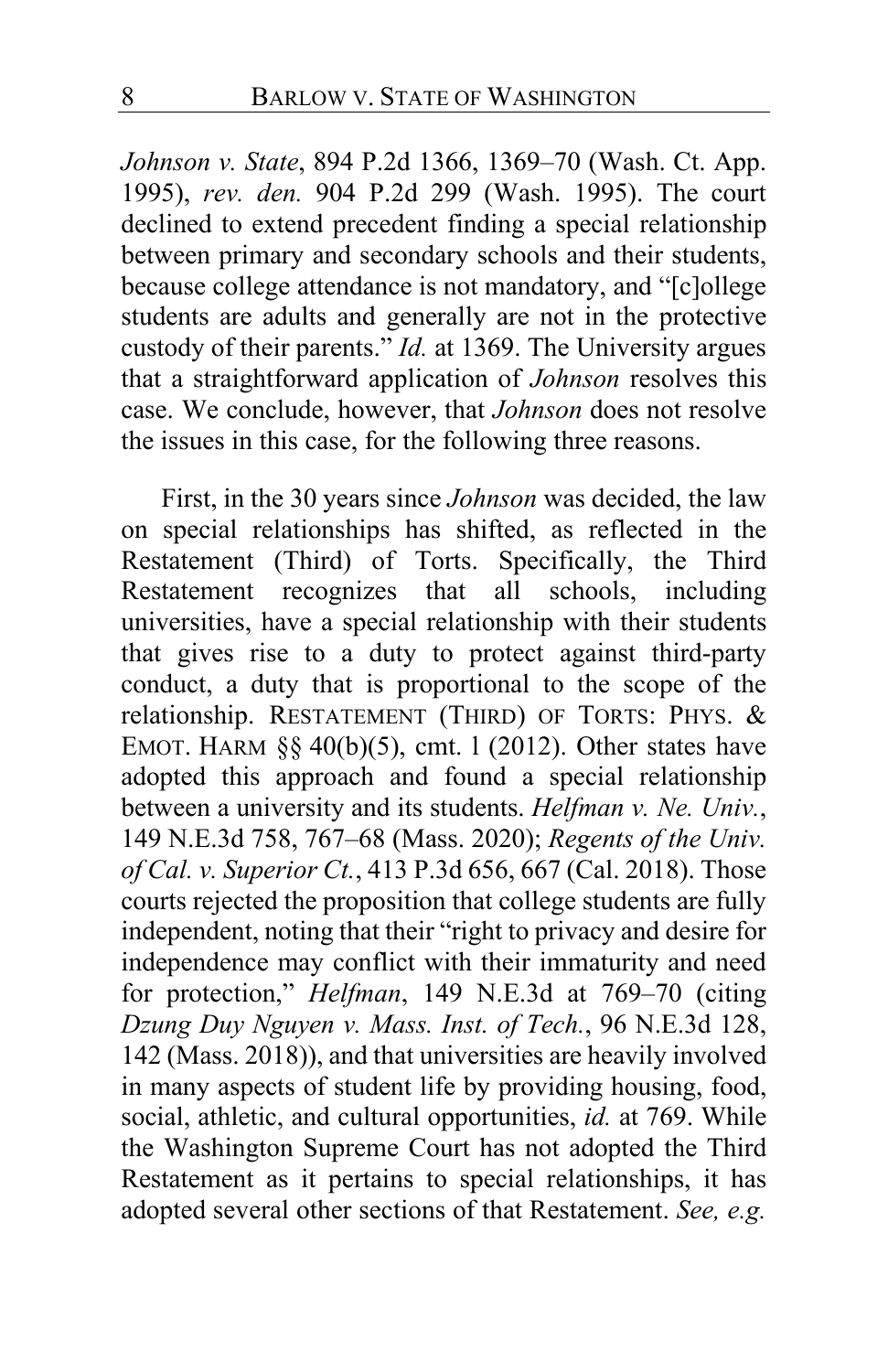*Ruiz-Guzman v. Amvac Chem. Corp.*, 7 P.3d 795, 800 (Wash. 2000) (products liability); *Jordan v. Nationstar Mortg. LLC*, 374 P.3d 1195, 1200 (Wash. 2016) (premises liability); *Volk v. DerMeerleer*, 386 P.3d 254, 271–72 (Wash. 2016) (psychiatrist's duty to warn of dangerous patient).

Second, *Johnson* does not address whether a university owes a duty when the university has a relationship with both the victim and the bad actor because both are students. In *Johnson*, the university had no apparent relationship with the bad actor, 894 P.2d at 1368, whereas here, both Culhane and Barlow were University students when Culhane raped Barlow. In *C.J.C. v. Corporation of Catholic Bishop of Yakima*, 985 P.2d 262, 276 (Wash. 1999), the Washington Supreme Court concluded that a church owed a duty of reasonable care to act affirmatively to prevent harm to children of the congregation in view of the church's relationship to the plaintiffs, its relationship to the bad actor, and the church's knowledge about the bad actor. Even assuming that the University's relationship with Barlow alone is not sufficient to give rise to a duty of care, it is unclear whether the combination of the University's relationships with Barlow and Culhane could create a duty to protect Barlow from Culhane.

Third, *Johnson* does not address the relevance of the University's knowledge of Culhane's prior misconduct and risk of future misconduct in addressing the existence of a duty of care. In *C.J.C.*, the court considered the church's knowledge of the risk of harm posed by the bad actor when concluding that the church owed the plaintiffs a duty. *Id.* Here, the undisputed evidence in the summary-judgment record shows that, at the time of Barlow's rape, the University had investigated and sanctioned Culhane for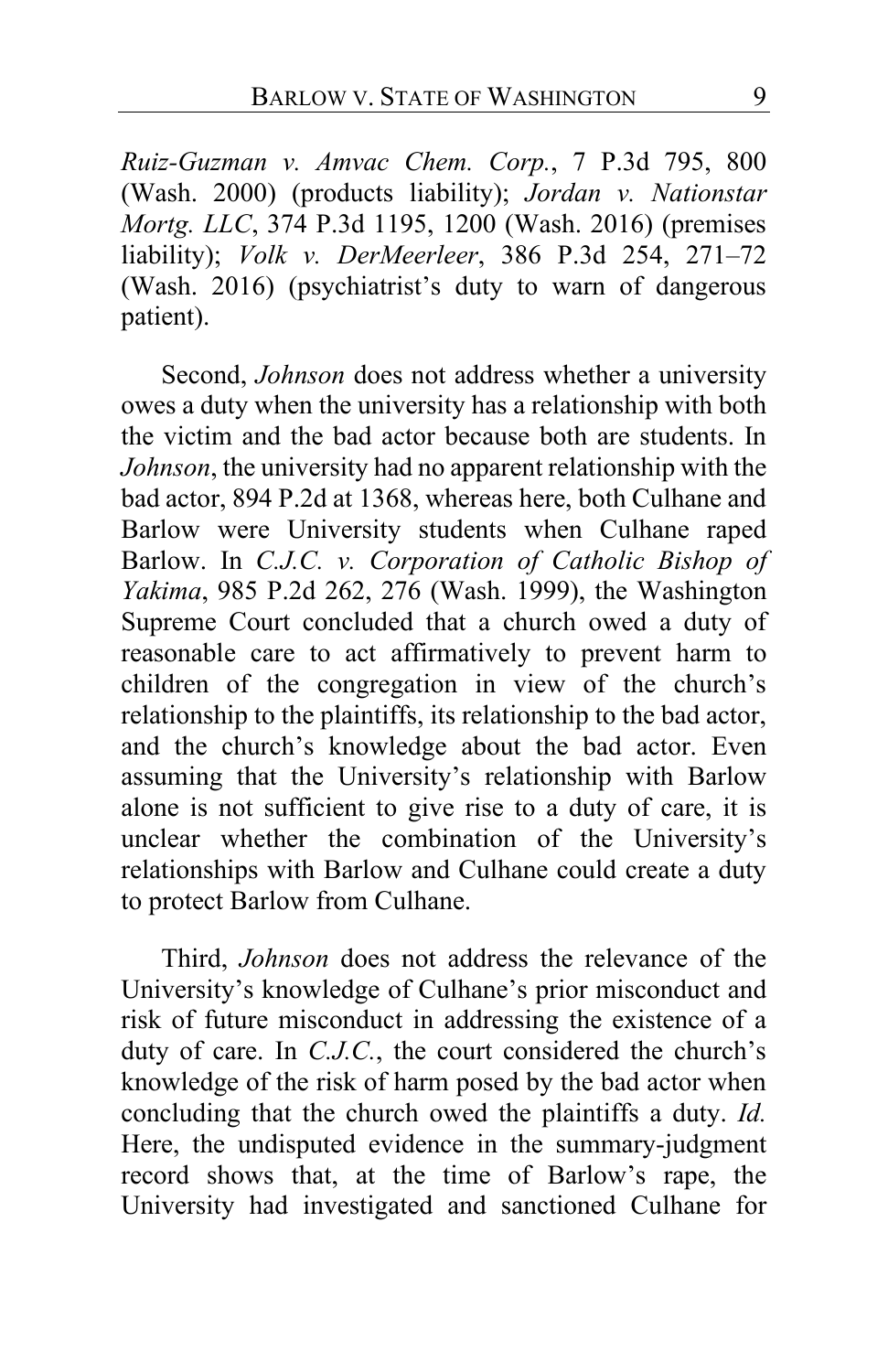sexual misconduct, and at least two University officials, Jussel and Gregory, had found that Culhane lacked an understanding of consent.

We recognize the burden that certifying a question imposes on a state court. However, certification is "particularly appropriate" where, as here, the issues of law are not only unsettled but also have "significant policy implications." *Centurion Props. III, LLC v. Chi. Title Ins. Co.*, 793 F.3d 1087, 1089 (9th Cir. 2015) (internal quotation marks and citation omitted). Public policy may be a significant consideration when determining whether to impose a duty under state law. *See, e.g.*, *C.J.C.*, 985 P.2d at 276 (considering "the strong public policy in favor of protecting children against acts of sexual abuse"). Further, resolution of the certified questions could have a significant impact on Washington universities and students. Given the significance of the policy issues implicated by Barlow's negligence claim and the unsettled state of the law, we conclude that certification is the most appropriate course of action.

#### ORDER

We respectfully certify to the Washington Supreme Court the following questions:

- (1) Does Washington law recognize a special relationship between a university and its students giving rise to a duty to use reasonable care to protect students from foreseeable injury at the hands of other students?
- (2) If the answer to question 1 is yes, what is the measure and scope of that duty?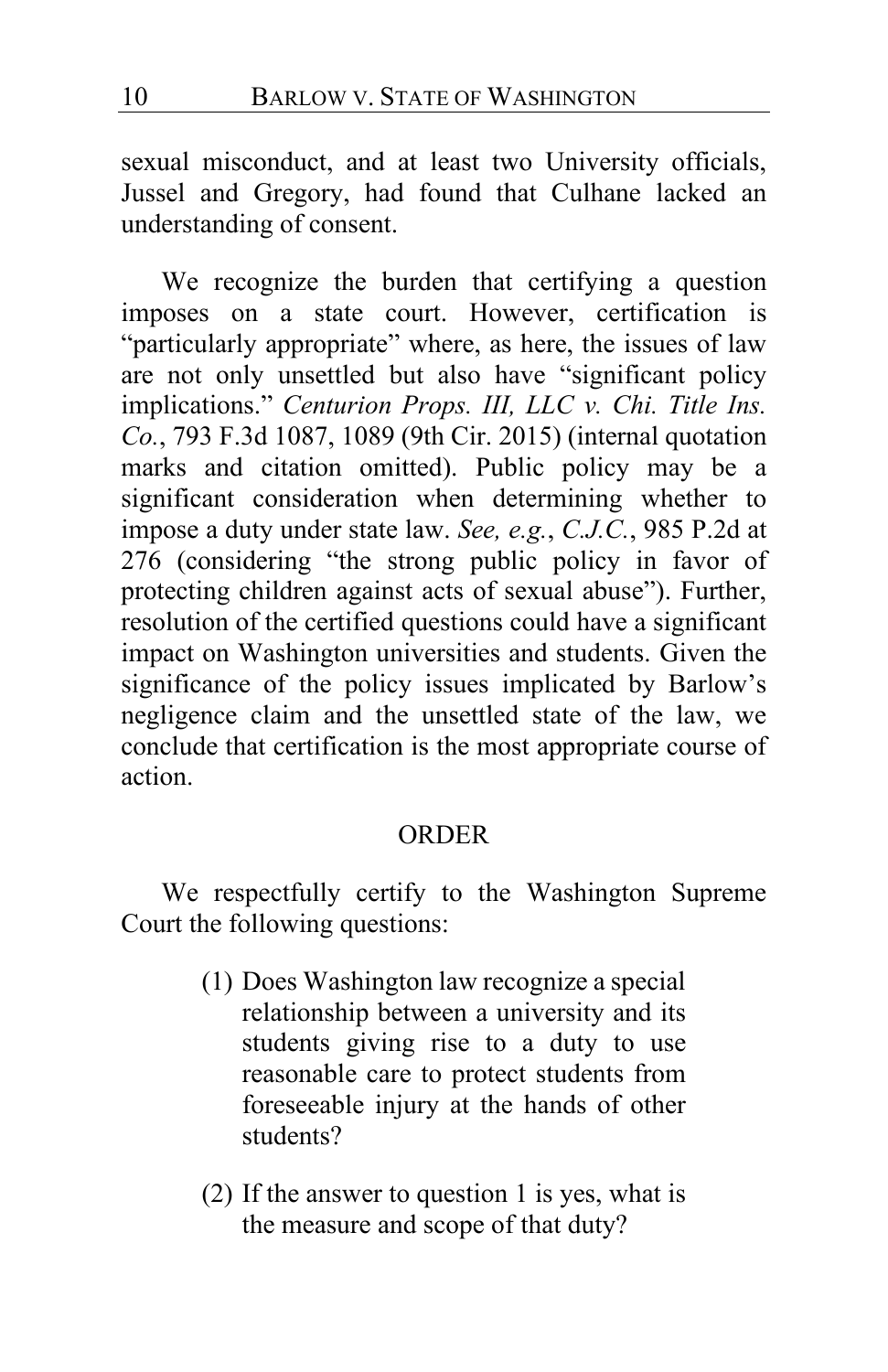We do not intend the phrasing of those questions to restrict the Washington Supreme Court's consideration of the issues. We acknowledge that the court may, in its discretion, reformulate the questions. *Broad v. Mannesmann Anlagenbau AG*, 196 F.3d 1075, 1076 (9th Cir. 1999); *Lenhardt v. Ford Motor Co.*, 683 P.2d 1097,1098 (Wash. 1984).

If the Washington Supreme Court accepts review of the certified questions, we designate appellant Barlow as the party to file the first brief pursuant to Washington Rule of Appellate Procedure 16.16(e)(1).

The Clerk of Court is hereby ordered to transmit forthwith to the Washington Supreme Court, under official seal of the United States Court of Appeals for the Ninth Circuit, a copy of this order and all relevant briefs and excerpts of record pursuant to the Revised Code of Washington sections 2.60.010(4), 2.60.030(2) and Washington Rule of Appellate Procedure 16.16.

Further proceedings in this court on the certified questions are stayed pending the Washington Supreme Court's decision on whether it will accept review and, if so, receipt of the answer to the certified questions. The case is withdrawn from submission, in pertinent part, until further<br>order from this court. The Clerk is directed to The Clerk is directed to administratively close this docket, pending further order. This panel will resume control and jurisdiction upon receipt of an answer to the certified questions or upon receipt of the Washington Supreme Court's decision to decline to answer the certified questions.

When the Washington Supreme Court decides whether to accept the certified questions (or orders briefing on the questions), the parties shall promptly file a joint report